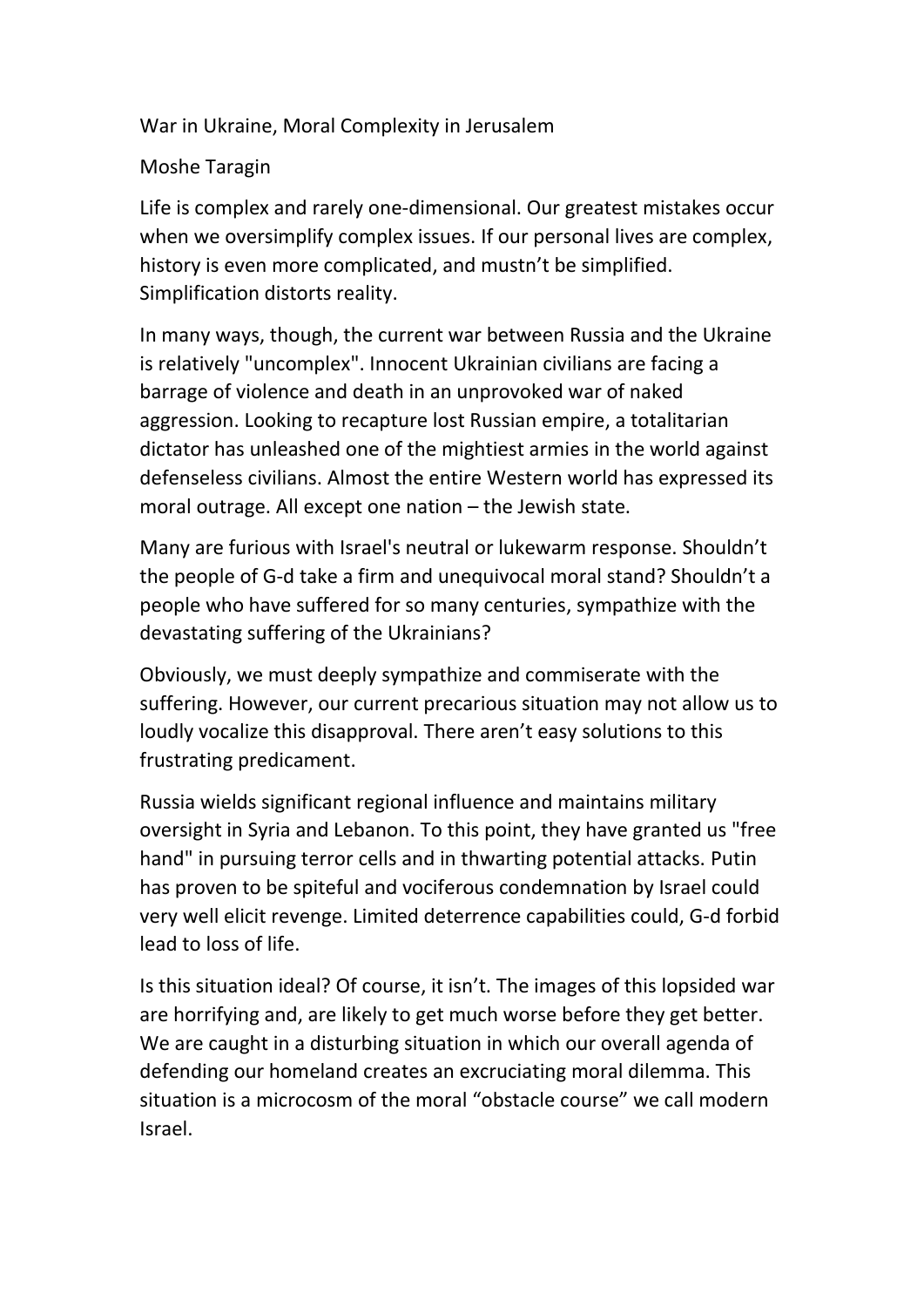We are historically charged to represent Hashem in this world and to model ethical behavior. Alongside that mission, we are also warranted to live in the land of Hashem. This second mission of settling Israel is also a "moral" project. We dream of returning to Israel and advancing an era of universal welfare. There is no "daylight" between two missions. They are inseparable.

Yet, the world hardly sees them as such. We still inhabit a broken world which hasn't fully accepted Jewish presence in the land of Hashem. As we struggle to settle our land, we continue to face difficult moral quandaries. Chief among them is our interaction with resident Palestinians who also lay claim to this land. Respecting their national rights doesn't signal lesser belief in our own divine right to Israel. If anything, disrespecting the rights of other residents of this land betrays our Jewish mission to care about the "welfare of the world". If we fail at that mission our warrant to this land diminishes.

The dilemma of how to respond to the war in the Ukraine has merely magnified a moral struggle we have navigated for decades. How can we settle and defend the land while upholding moral standards? The current version of this dilemma is: How we can defend our land while expressing moral outrage at hideous war crimes? Morality in the promised land is very complex and shouldn't be simplified.

This specific dilemma has occurred before. The end of the first mikdash era was plagued by murderous and idolatrous monarchs. Finally, in the 7<sup>th</sup> century BCE, a "great white hope" emerged. King Yoshiyahu ascended the throne, restored the lost grandeur of the mikdash and bolstered the faith of a confused nation. His reign introduced great promise that our fallen kingdom could be resuscitated.

However, war was brewing upon the horizon between Egypt and the ascendent Assyrians in the north. On their way to battle the Assyrians, an Egyptian army convoy traveled through Israel. This was not our war, and we should have remained neutral, focusing on our own domestic renewal project. Yet, Yoshiyahu bristled at the prospect of foreign armies marching through Israel and spreading violence and moral corruption in their wake. Taking a firm moral stand, he banned Egyptian passage, inciting a war with an army which was merely "passing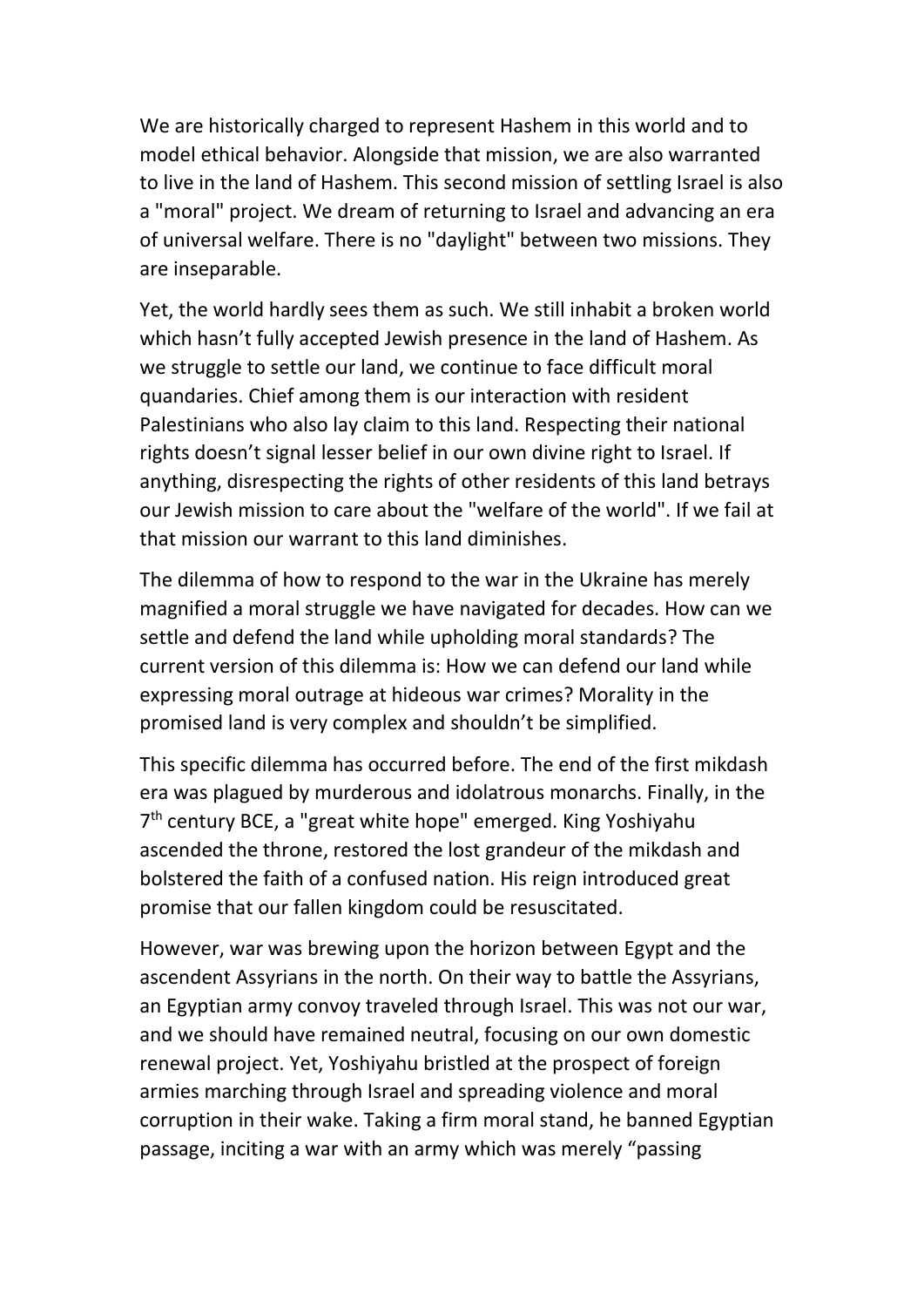through". Yoshiyahu's death in battle killed any last hopes for our spiraling nation.

Yoshiyahu's stand was moral but ill-timed. He was politically vulnerable, and the general moral state of the people didn't justify such a staunch "stand". He was torn between his "absolute" moral agenda and the practical limitations given his shaky political situation. We are living through Yoshiyahu's conundrum, and our decision must be more prudent.

Though we may have to acknowledge "constraints" upon our condemnation, moral behavior is never "all or nothing". Political restraints may mute our voices, but shouldn't anesthetize our hearts or shut our hands. Thankfully, Israel has responded to this crisis in many other ways: we have delivered significant humanitarian aid while also providing safe haven for both Jewish and non-Jewish war refugees. Hundreds of volunteers have streamed to the front lines to help alleviate some of the suffering. As I write these lines, I am wishing well to an older student of my yeshiva on his way to Moldova to contribute to the relief efforts.

As children of G-d it is our moral responsibility to defend justice and oppose cruelty wherever it rears its head. Sadly, our broken world doesn't always allow us a full "broadcast". One day we hope to be given that podium, but as we struggle to rebuild and to defend our land, we still walk a moral tightrope. We all pray and hope that no more innocent victims suffer.

## Do Ukrainians Deserve Our Pity?

This issue has also become a moral minefield. After all, Ukrainians viciously colluded with Nazis in their genocidal attack against our people. Additionally, vicious antisemitism still runs rampant in many parts of this country. How can we feel compassion for a "people" who murdered us in the past, and hate us in the present?

The answer to this important question is twofold. Firstly, nations can perform teshuva, just as individuals can. Germany itself performed teshuva, becoming the leading supporter of Israel in Western Europe. Though vile antisemitism still exists it doesn't reflect the policies of the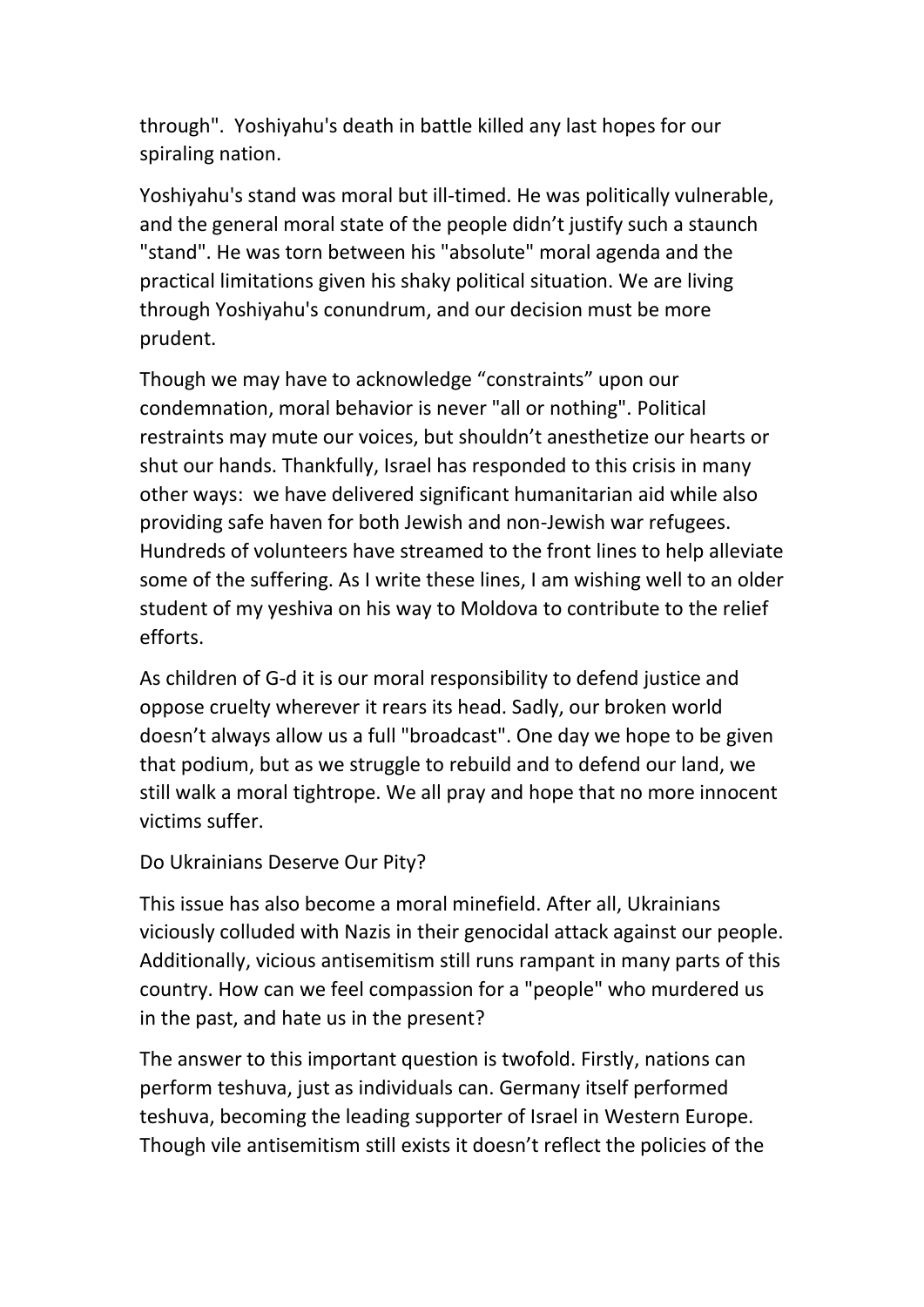Ukrainian government. Yonah and the story of Ninveh remind us that teshuva isn't limited to individuals and isn't limited to Jews.

Furthermore, Ukraine, annually hosts tens of thousands of Jewish pilgrims to Uman. Undoubtedly, there is financial incentive to this accommodation, however, the Torah instructs us to appreciate hospitality of all forms. Unlike other barred nations, Egyptians have a pathway to Jewish conversion and aren't to be militarily "baited". This preferential treatment is compensation for the Egyptians hosting us for two centuries. No one in their right mind would award the Egyptians a five-star rating for their treatment of Jews, yet the Torah acknowledges their hospitality. Dismissing the Ukrainians as Nazi collaborators and antisemites, ignores the passing of generations, the possibility of teshuva, and changed political realities.

More importantly than the "grade" we assign to the current country of Ukraine, Jews never wish suffering upon "our enemies". We are tasked with drawing humanity closer to G-d and, one day we will inspire the entire world. The world is our audience not our enemies. Obviously, people who actively attack our people must be thwarted, but we never wish lethal harm to those who oppose us- even if their opposition is voiced in spite and hatred. We hope that they fail. We pray for their tongues to be tied, not their wrists. Wishing physical suffering to our ideological opponents, is a betrayal of our mission to deliver prosperity to the world.

## War? ….In Europe?

Modern society has evolved to become more civil and less violent. Education, mutual interests and strategic alliances have created international harmony and universal consensus. Evil has been almost completely eradicated. Recovering from the horrors of the 20th century, Western civilization sometimes adopts a fiction that war has become a relic of the past. Wars are waged in the uncivilized third world or in the deserts of Arab rivalries, but not in enlightened and liberated Europe.

The "Amalek command" reminds us that evil will always exit, until the end of history. There are evil people in our world, and we must never forget that nor allow progress to lull us into a state of naivete. Modern